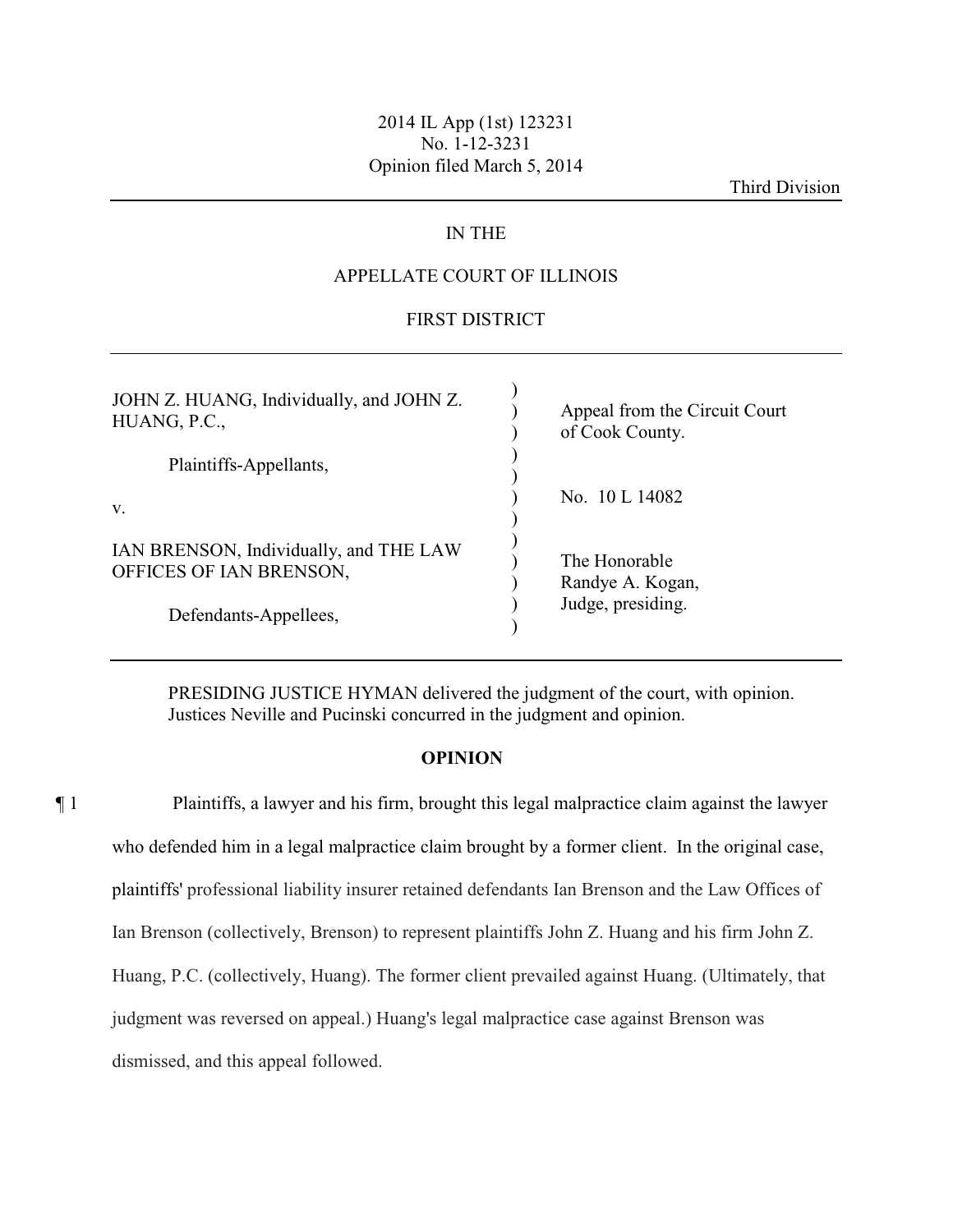- ¶ 2 We hold that Huang failed to plead facts that establish a cognizable claim, and, therefore, we affirm.
- 

### ¶ 3 BACKGROUND

- ¶ 4 Yongping Zhou, a Chinese citizen, was convicted in 1998 of domestic violence. He received a one-year suspended sentence. As a result, in early 2001, the Immigration and Naturalization Service (INS) detained Zhou and served him with a notice of intent to deport to China, giving 10 days to rebut the charges and contest the deportation. Through a friend, Zhou retained Huang, an immigration lawyer, to represent him in the INS proceedings. Huang represented Zhou from February 2001 until June 2001, when Zhou terminated the relationship and retained another attorney.
- ¶ 5 The new attorney represented Zhou in the INS proceedings. After hearing Zhou's testimony, the judge denied Zhou's request for asylum and rejected his torture and persecution claims. Zhou hired several more attorneys before he was able to have his conviction for domestic violence vacated. After spending two years in prison, Zhou was released on bond in 2003 from INS detention.
- ¶ 6 In May 2003, Zhou sued Huang for legal malpractice. Zhou's amended complaint alleged that Huang acted negligently, and he sought damages for emotional distress, physical abuse, isolation, humiliation, pain and suffering, loss of education, and loss of income. Huang's professional liability insurer retained Brenson to represent Huang.
- ¶ 7 Five years later, Brenson moved for summary judgment on Huang's behalf, arguing that Zhou could not recover noneconomic damages in a legal malpractice action. The circuit court denied that motion and set the matter for a jury trial. Before trial, Brenson moved in *limine* to exclude evidence of noneconomic damages, which the judge denied as well. During the three-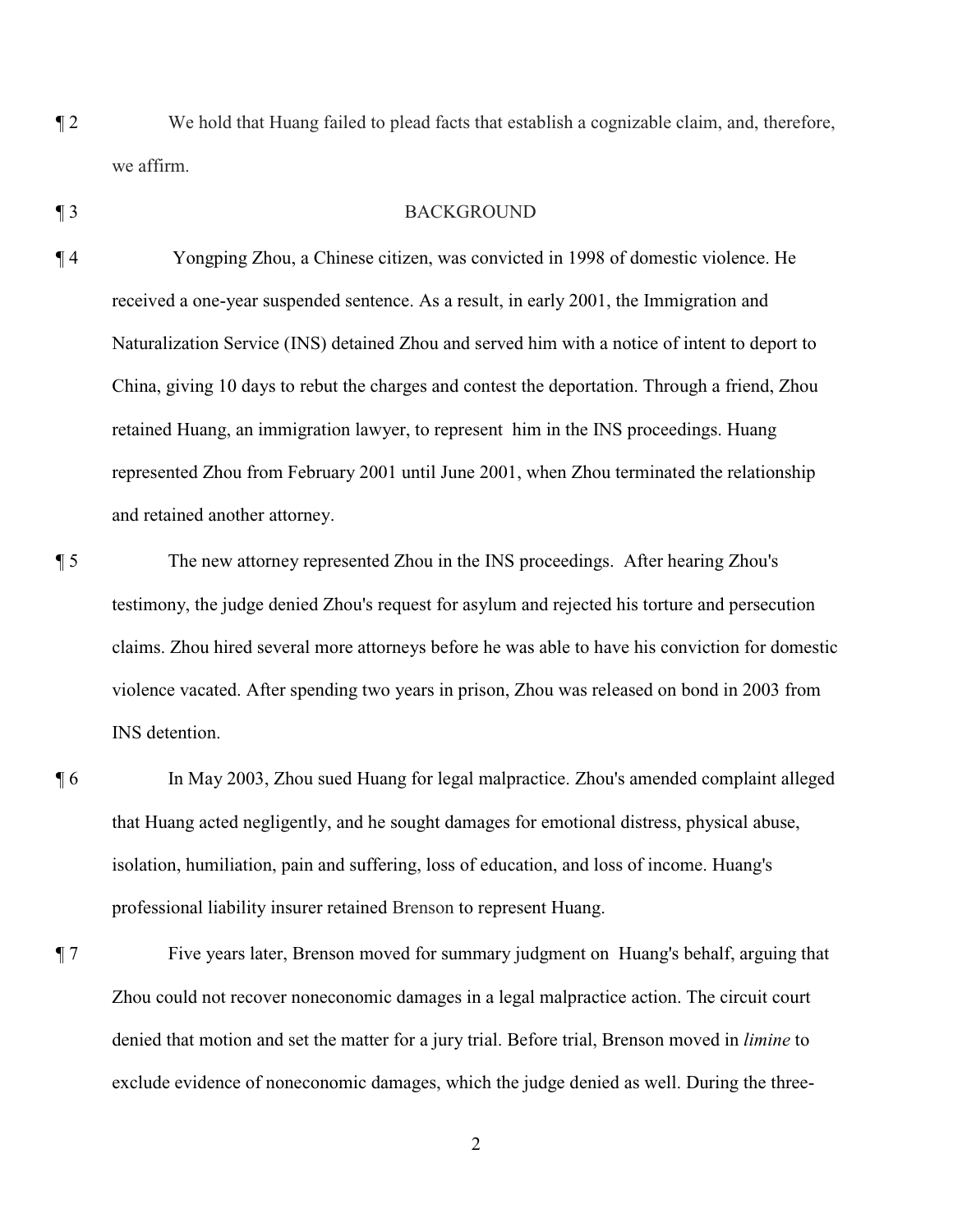week trial, Zhou only presented evidence on damages for emotional distress, loss of normal life, psychological damages, and the cost of future psychological care—damages that are all noneconomic in nature. Brenson argued that the jury should be instructed that it could not award damages based on noneconomic injury, but the trial judge declined the instruction. The jury awarded Zhou \$4 million.

¶ 8 After the trial, Huang terminated Brenson and hired two new attorneys for posttrial and asset discovery proceedings: one paid for by his insurer, and the other Huang paid. The trial court granted a remittitur, and reduced Zhou's judgment to \$1 million, which Zhou rejected. Huang then moved for judgment *n.o.v.* and for a new trial. The judge denied the motion, and both Zhou and Huang appealed.

- ¶ 9 In that appeal, Huang argued that the trial court erred in allowing Zhou to recover nonpecuniary damages. The appellate court agreed, holding that Zhou was "prohibited from recovering damages for emotional distress in the instant action." *Zhou v. John Z. Huang, P.C.*, No. 1-08-2807 (2010) (unpublished order under Supreme Court Rule 23). The court reversed and remanded with instructions to enter judgment *n.o.v.* in favor of Huang and his firm. The supreme court denied Zhou's petition for leave to appeal. *Zhou v. John Z. Huang, P.C.*, 239 Ill. 2d 592 (2011).
- ¶ 10 In December 2010, Huang filed this case in the circuit court, alleging Brenson committed legal malpractice while defending the Zhou malpractice case. Huang's second amended complaint contained 10 counts, including 8 counts alleging "negligence/legal malpractice" on the following grounds:
	- Brenson negligently conducted discovery, causing Huang to be unprepared for his deposition (count I);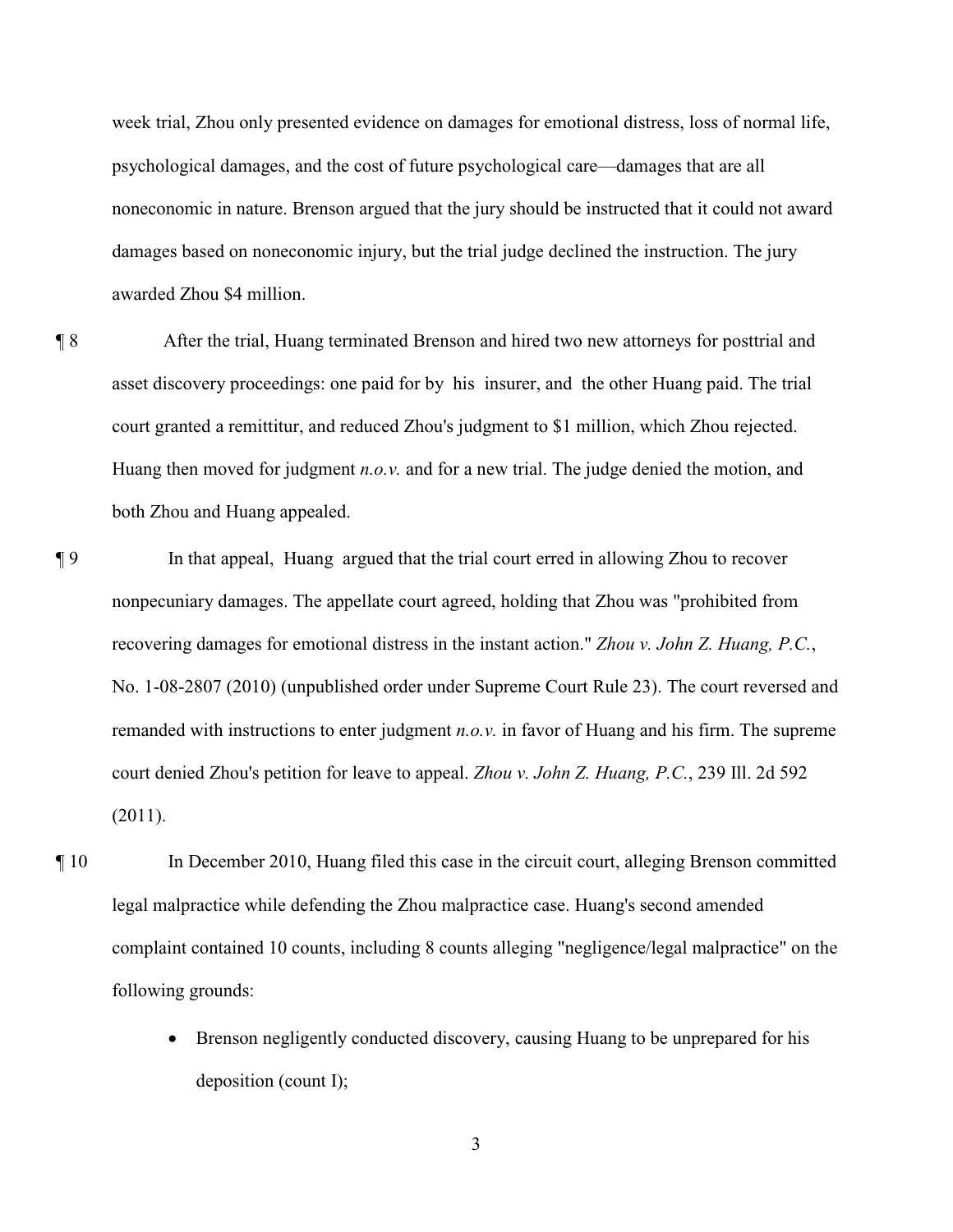- Brenson failed to communicate with Huang for eight months, contributing to Huang's being unprepared at trial (count II);
- Brenson failed to procure an expert for trial (count III);
- Brenson failed to depose or call as witnesses the immigration judge, INS officers, Zhou's former wife, or other attorneys who represented Zhou in the immigration proceeding (count IV);
- Brenson failed to advise Huang of the possibility of a multimillion dollar verdict (count VII);
- at trial, Brenson failed to introduce key documents into evidence (count VIII);
- at trial, Brenson failed to object to inadmissible evidence (count IX); and
- Brenson failed to move the case forward in a timely manner, leaving it pending in the circuit court for five years (count X).

¶ 11 Huang also filed claims for breach of fiduciary duty. In count V, Huang alleged that Brenson concurrently represented Huang and the professional liability insurance company, and, as a result, failed to relay several of Zhou's settlement offers to Huang. Similarly, in count VI, Huang alleged that Brenson breached his fiduciary duty of loyalty by failing to relay Zhou's settlement offers. He sought damages of \$154,855 for attorney fees paid to the posttrial and appellate counsel.

¶ 12 Brenson moved to dismiss the second amended complaint, which the trial court granted. Dismissed with prejudice were most of the legal malpractice claims (counts I, II, III, IV, VIII, IX, and X). The circuit judge reasoned that Brenson could not be held responsible for a judicial mistake that required an appeal to correct. The court further dismissed counts V, VI, and VII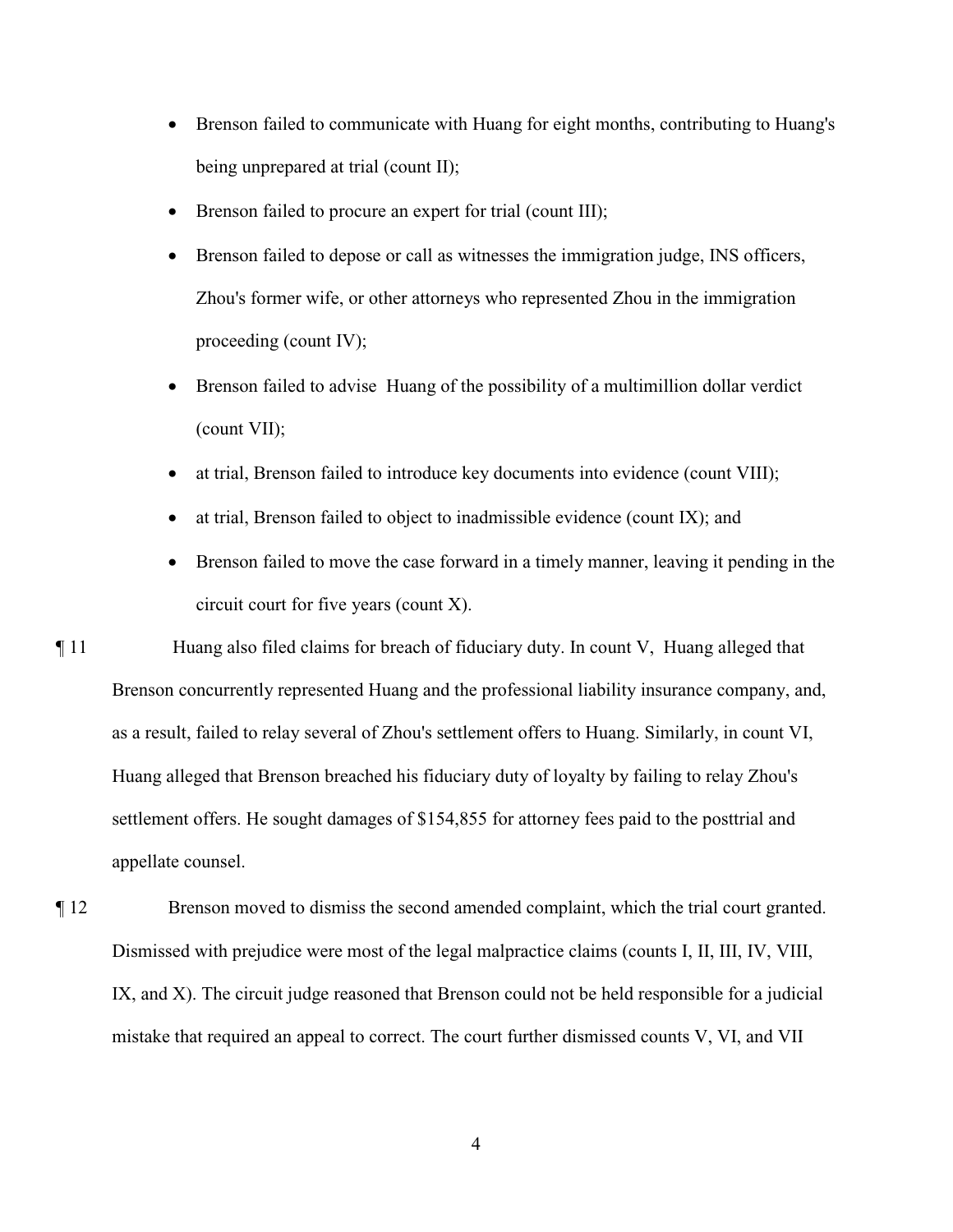without prejudice because Huang did not allege that his insurer was willing to settle the case, or that he could settle the case on his own.

¶ 13 Huang repleaded counts V, VI, and VII in a fourth amended complaint. Brenson again moved to dismiss, and, again, the circuit judge dismissed. The trial court held that the fourth amended complaint failed to "adequately allege that Huang had the authority to demand his insurance company settle, and that Lloyd's [the insurer] would have paid the demand."

¶ 14 Huang now appeals the dismissal of the second and fourth amended complaints.

¶ 15 STANDARD OF REVIEW

- ¶ 16 We review motions to dismiss under sections 2-619 and 2-615 of the Code of Civil Procedure *de novo*. *Dratewska-Zator v. Rutherford*, 2013 IL App (1st) 122699, ¶ 16; 735 ILCS 5/2-615, 2-619(a) (West 2008). Accordingly, we may affirm or reverse on any basis found in the record. *Raintree Homes, Inc. v. Village of Long Grove*, 209 Ill. 2d 248, 261 (2004).
- ¶ 17 Dismissal is proper under section 2-615 when it is clear that the plaintiff has not pled a set of facts that would entitle it to relief. *Central Austin Neighborhood Ass'n v. City of Chicago*, 2013 IL App (1st) 123041, ¶ 8. Opposition to a 2-615 motion cannot rely on mere conclusions of law unsupported by specific factual allegations. *Karimi v. 401 North Wabash Venture, LLC*, 2011 IL App (1st) 102670, ¶ 13. Though, for the purposes of the motion, well-pleaded factual allegations and reasonable inferences are treated as true. *Illinois Insurance Guaranty Fund v. Liberty Mutual Insurance Co.*, 2013 IL App (1st) 123345, ¶ 14.
- ¶ 18 A motion under section 2-619 admits the legal sufficiency of the pleading, but asserts affirmative matter. *Czarobski v. Lata*, 227 Ill. 2d 364, 369 (2008). These motions dispose of issues of law and easily proved issues of fact early in the litigation. *Id.* Construing the pleadings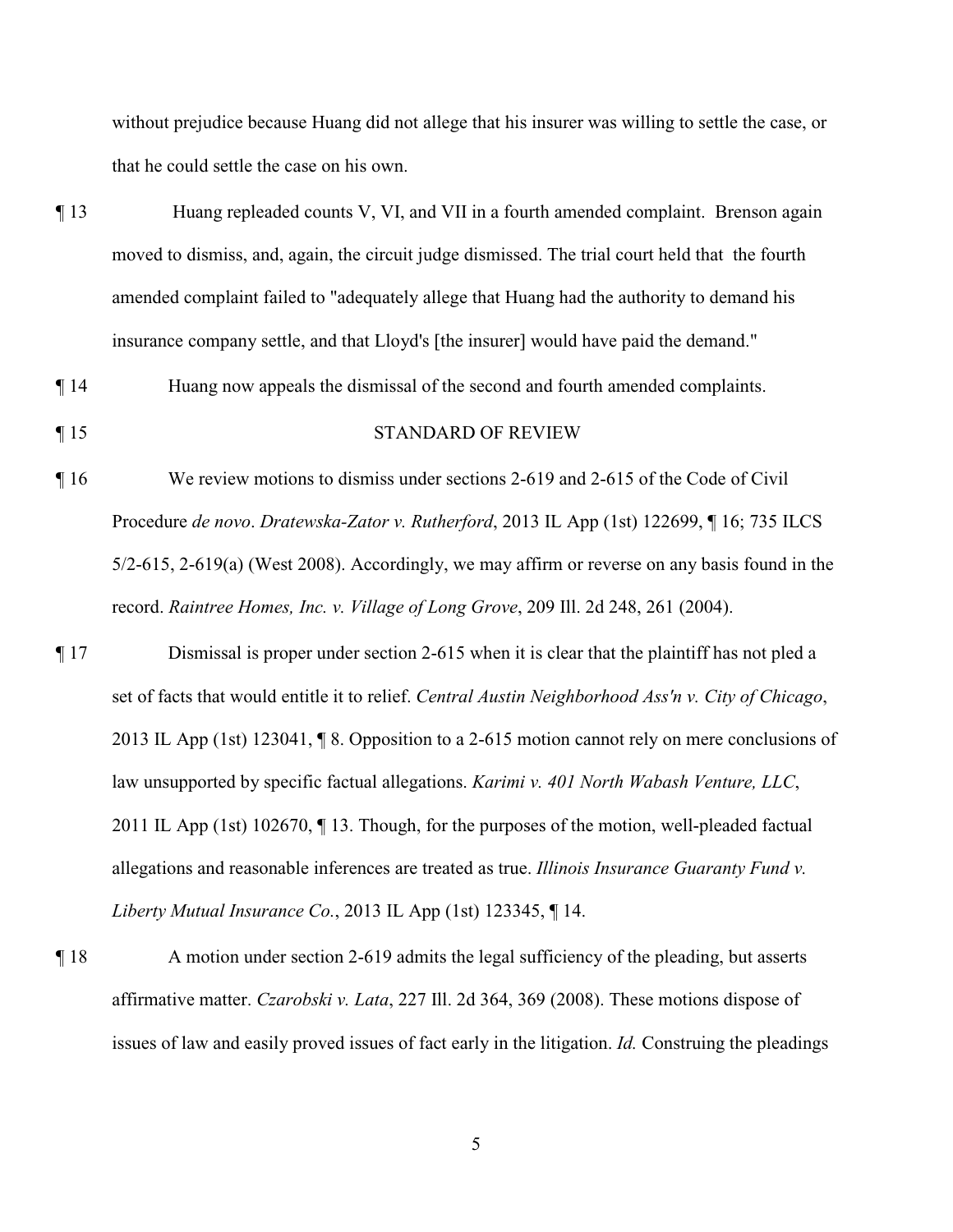and supporting documents in the light most favorable to the nonmoving party, we consider whether the existence of a genuine issue of material fact precluded dismissal. *Id.*

#### ¶ 19 ANALYSIS

## ¶ 20 Forfeiture of Issue of Proximate Cause

- ¶ 21 Brenson argues that Huang forfeited the issue of proximate cause by not raising it in the trial court. We disagree.
- ¶ 22 Failure to raise an issue in the trial court generally results in forfeiture of that issue on appeal. *Fillmore v. Walker*, 2013 IL App (4th) 120533, ¶ 27. Issues raised on appeal must be at least "commensurate with" those raised before the trial court. *Greer v. Illinois Housing Development Authority*, 122 Ill. 2d 462, 509 (1988). Here, Brenson raised the issue of proximate cause in the motion to dismiss the second amended complaint, and Huang argued in response that the trial judge's mistake in *Zhou v. Huang* did not excuse Brenson's negligence. Huang's responsive briefing was sufficient to preserve the issue for our review. Accordingly, Huang did not forfeit the proximate cause issue.

### ¶ 23 Legal Malpractice

- ¶ 24 Huang argue that the trial court erred in ruling that Brenson did not proximately cause Huang's damages. We disagree.
- ¶ 25 The elements of a cause of action for legal malpractice are: (i) the defendant attorney owed the plaintiff client a duty of due care arising from an attorney-client relationship; (ii) the attorney breached that duty; (iii) the client suffered an injury in the form of actual damages; and (iv) the actual damages resulted as a proximate cause of the breach. *Nelson v. Quarles & Brady, LLP*, 2013 IL App (1st) 123122, ¶ 28. A legal malpractice plaintiff may recover as actual damages the attorney fees proximately caused by the defendant's malpractice, "so long as the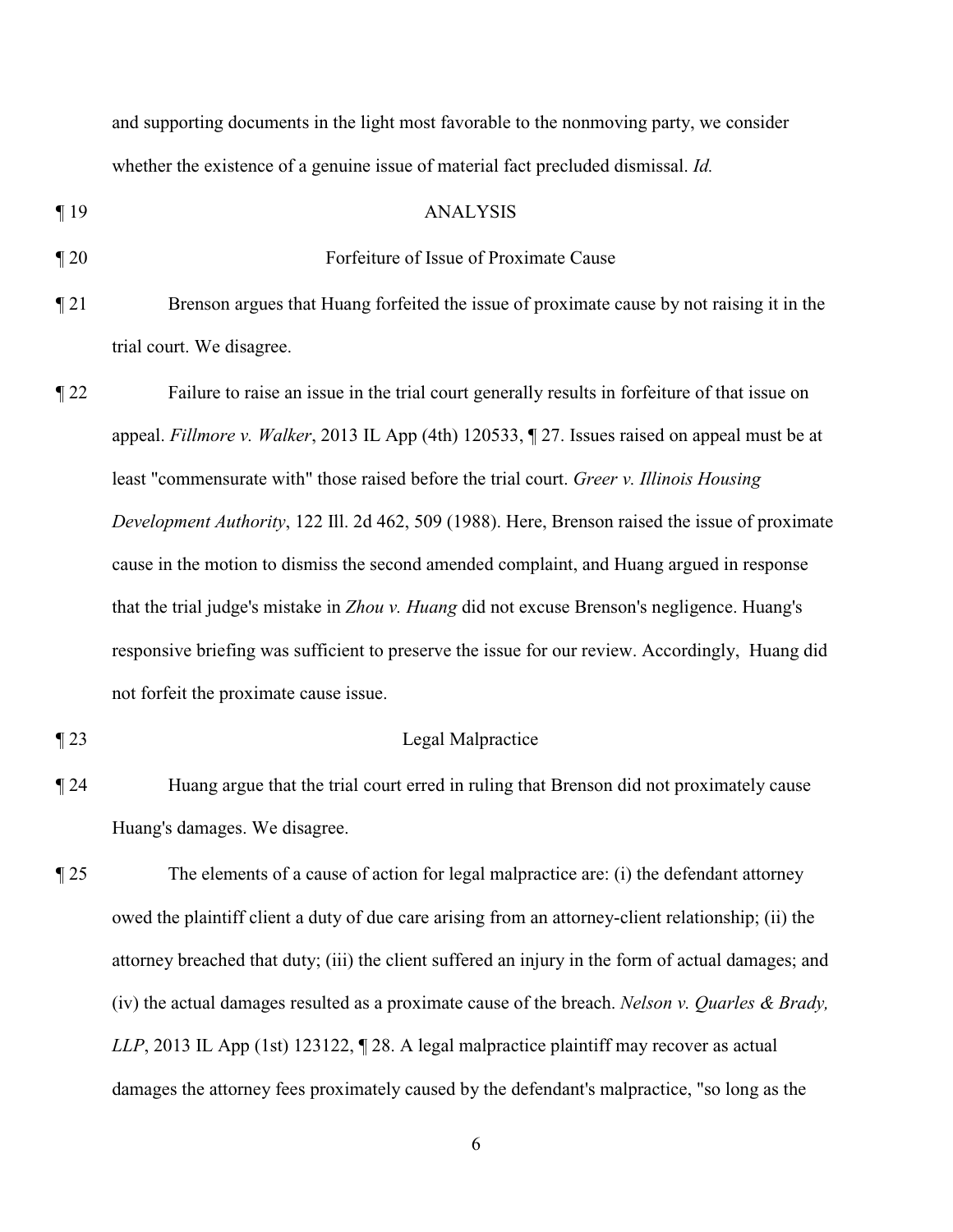plaintiff can demonstrate she [or he] would not have incurred the fees in the absence of the defendant's negligence." *Nettleton v. Stogsdill*, 387 Ill. App. 3d 743, 753 (2008).

- ¶ 26 There are two tests of proximate cause. Under the traditional "but for" test, a plaintiff must plead facts establishing that, but for the attorney's malpractice, plaintiff would have prevailed in the underlying action. *Estate of Powell v. John C. Wunsch, P.C.*, 2013 IL App (1st) 121854, ¶ 29. Under the other test, the "substantial factor" test, the plaintiff must show that the defendant's negligence was a material element and a substantial factor in bringing about the injury. *Thacker v. UNR Industries, Inc.*, 151 Ill. 2d 343, 355 (1992).
- ¶ 27 Proximate cause further requires a showing of legal cause, that is to say, foreseeability. The defendant's actions are the legal cause of the plaintiff's injury where a reasonable person in the defendant's position could foresee the plaintiff's injury as a likely result of the defendant's conduct. *Gaylor v. Campion, Curran, Rausch, Gummerson & Dunlop, P.C.*, 2012 IL App (2d) 110718, ¶ 62. Proximate cause is generally an issue for the trier of fact, and should not be decided as a matter of law unless the facts are undisputed and reasonable persons could not differ in the result. *Nettleton v. Stogsdill*, 387 Ill. App. 3d at 753.
- ¶ 28 "Where there are successive negligent actors, however, the negligence of the second actor, under certain circumstances, may be deemed a superceding cause relieving the original negligent actor of liability, as a matter of law." *Lopez v. Clifford Law Offices, P.C.*, 362 Ill. App. 3d 969, 979 (2005). "A foreseeable intervening cause does not break the chain of legal causation and to avoid liability, a defendant must show that the intervening event was unforeseeable as a matter of law. [Citation.] Where varying inferences are possible, foreseeability is a question of fact for the jury." *Calloway v. Bovis Lend Lease, Inc.*, 2013 IL App (1st) 112746, ¶ 79. An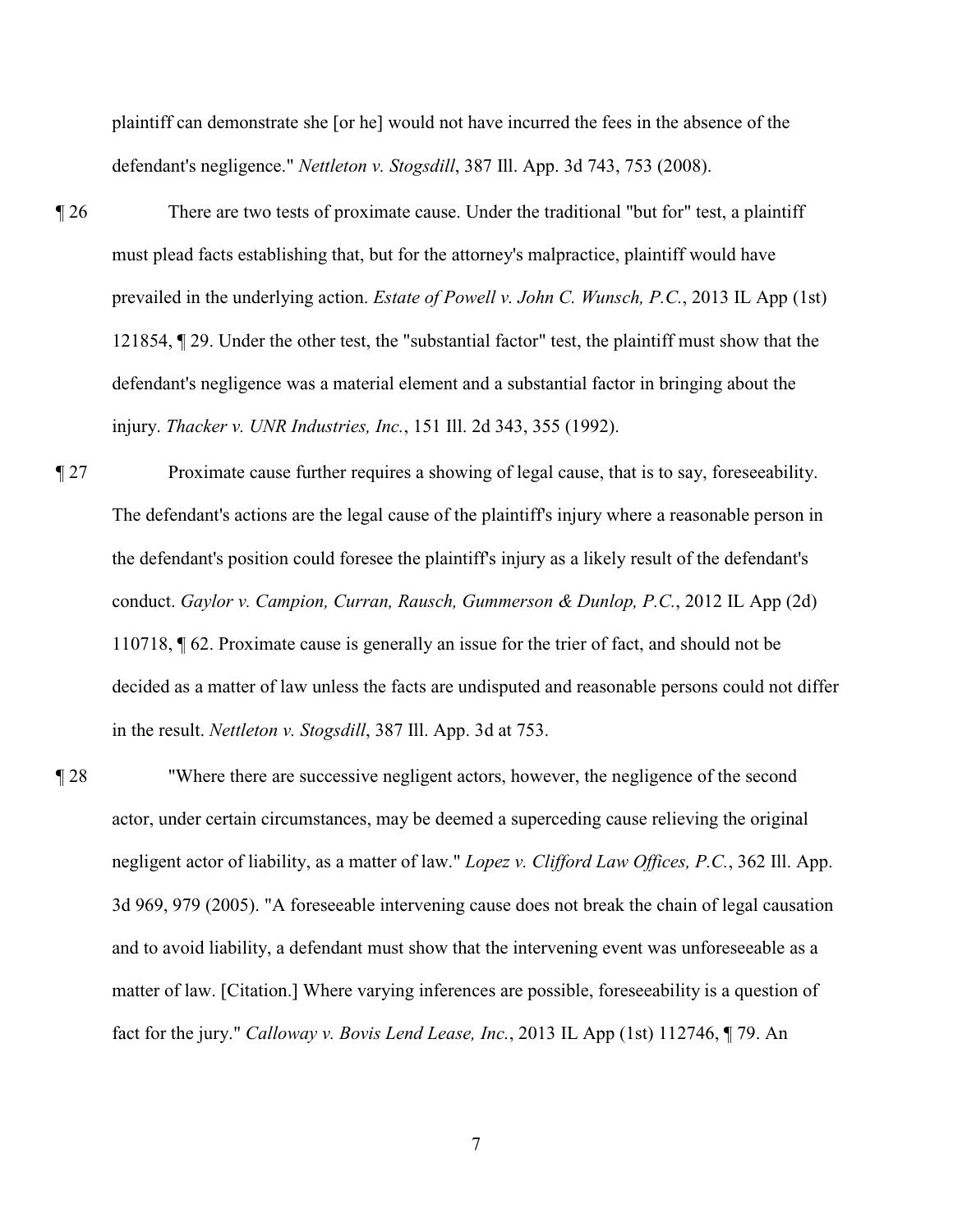attorney should not be held liable for malpractice where a judge's "misapplication of the law served as an intervening cause." *Cedeno v. Gumbiner*, 347 Ill. App. 3d 169, 176 (2004).

- ¶ 29 In *Cedeno v. Gumbiner*, the plaintiff client's deceased mother was injured while exiting a bus. *Cedeno*, 347 Ill. App. 3d at 170. She retained defendant attorney who referred the case to another defendant attorney. *Id.* The second attorney sent the Chicago Transit Authority (CTA) the required notice of claim for personal injuries, but the notice had the wrong date of injury. *Id.* The client discharged the second attorney and retained a third, who filed a complaint in the circuit court against the CTA. *Id.* at 170-71. Eventually the CTA moved for summary judgment, asserting that the date on the notice was incorrect and invalidated the client's claim. *Id.* at 171 (citing 70 ILCS 3605/41 (West 1998)). This notice requirement was later eliminated. See Pub. Act 96-12 (eff. June 1, 2009) (amending 70 ILCS 3605/41).
- ¶ 30 The circuit court erroneously granted the CTA summary judgment, and the third attorney timely filed a notice of appeal. *Cedeno*, 347 Ill. App. 3d at 171. Eventually that appeal was dismissed for want of prosecution. *Id*. The client filed a legal malpractice action, alleging that her first and second attorneys (but not the third) were negligent in issuing a defective written notice of the accident. *Id*. The attorneys moved for and were granted summary judgment, and the appellate court affirmed. *Id*. Regarding causation, the panel noted that if "the underlying cause remained actionable upon the discharge of the former attorney, plaintiff can prove no set of facts which connect defendant's conduct with any damage plaintiff sustained." *Id*. at 174. Because the client's claim was "actionable after defendants' discharge, and the circuit court's misapplication of the law served as an intervening cause, it cannot be said that plaintiff's damages proximately resulted from defendants' Notice." *Id.* at 176.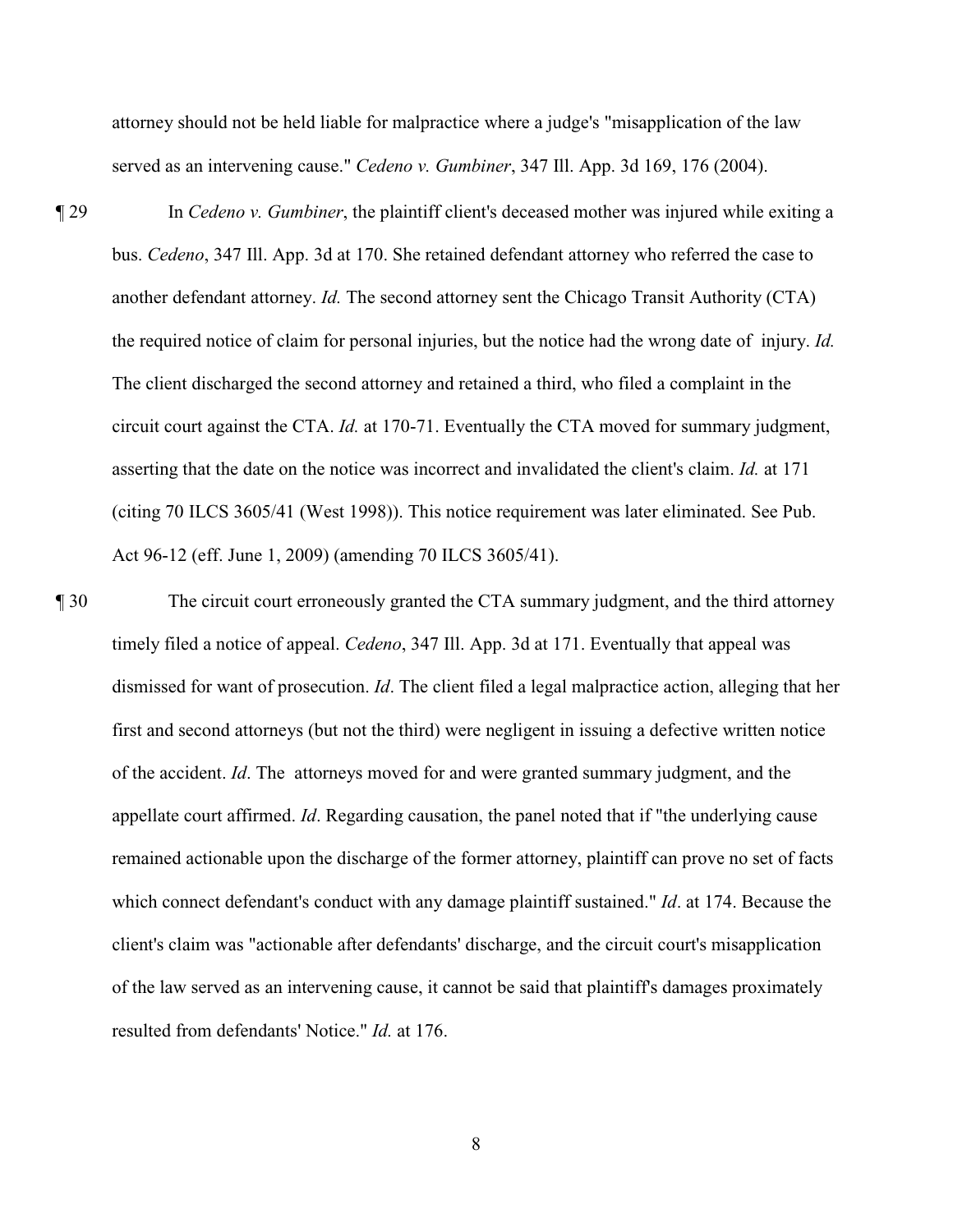¶ 31 Huang asserts that, but for Brenson's negligence in preparing for and trying his case, Huang would not have had to procure posttrial and appellate counsel to correct Brenson's mistake. In support, Huang cites *Nettleton v. Stogsdill*. There, the defendant attorney represented the plaintiff client during her dissolution of marriage petition. *Nettleton*, 387 Ill. App. 3d at 745. One day before the trial on the petition, the attorney requested a continuance due to his being engaged in another trial at the same time. *Id*. The trial court denied the motion, and at trial, the attorney again moved for a continuance. *Id.* at 745-46. The trial court granted a two-day continuance. *Id.* at 746. At the next trial date, the attorney moved to voluntarily nonsuit the dissolution petition, which the trial court denied on the basis of improper notice. *Id*. The attorney then called the client to the stand, asked her to state and spell her name, and then rested the case. *Id*. The trial court held that the client had failed to prove her case and dismissed her petition. *Id*.

¶ 32 The client filed suit against the attorney alleging malpractice in failing to prepare for the trial on the original petition. *Id.* at 746-47. The trial court granted summary judgment in favor of the attorney, holding that the plaintiff failed to prove her damages were proximately caused by the attorney's negligence. *Id.* at 747. The appellate court disagreed, holding in part that a genuine issue of material fact precluded summary judgment. *Id.* at 754. Specifically:

> "[A] reasonable person could conclude that defendants were the proximate cause of at least some of plaintiff's attorney fees. We acknowledge, as the trial court did, that 'divorces continue for all kinds of reasons' and that many factors, such as 'decisions that [plaintiff] made regarding counsel, regarding what to accept, what not to accept, how much maintenance that she wanted and her feelings,' may have contributed to the lengthy duration of the second dissolution proceeding and, thus, perhaps not all of plaintiff's attorney fees were proximately caused by defendants' alleged malpractice.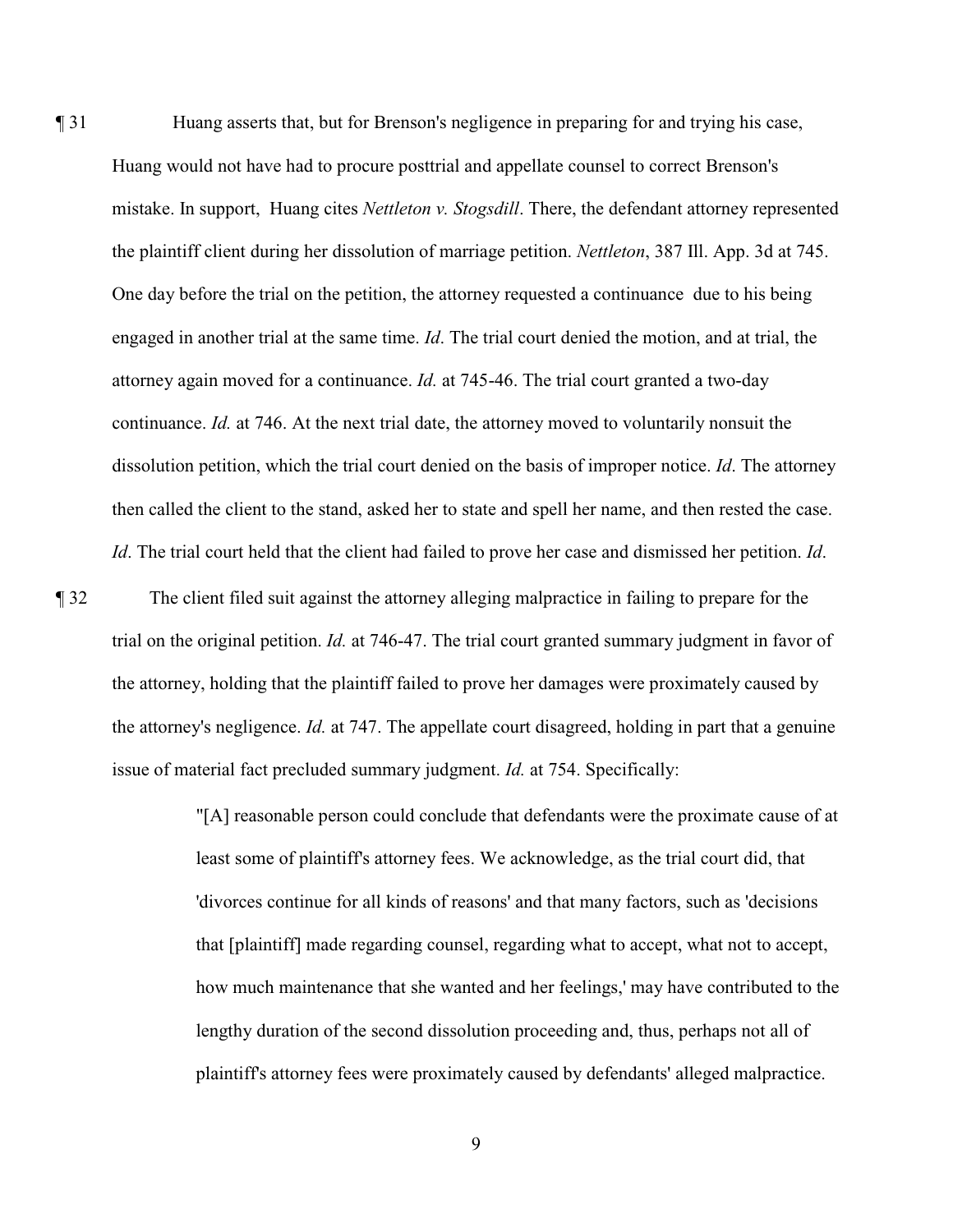We hold, however, that *how much of plaintiff's attorney fees was attributable to defendants' alleged malpractice versus how much was attributable to other factors presented a genuine issue of material fact warranting a denial of the motion for summary judgment*." (Emphasis added.) *Id*.

¶ 33 The issue is proximate cause. To prevail, a plaintiff must plead facts showing that, but for defendant's acts of alleged malpractice, the plaintiff would not have incurred additional attorney fees after trial and on appeal. In his second amended complaint, Huang alleged that Brenson was negligent in his representation during pretrial discovery, in preparing for trial, and at the trial itself. Huang essentially alleges that he should have won at trial, and did not win because of Brenson's negligence. But, as was the case in *Cedeno*, Huang's case remained viable "after defendants' discharge and the circuit court's misapplication of the law served as an intervening cause." See *Cedeno*, 347 Ill. App. 3d at 176. Not only did it remain viable, but Huang was vindicated on appeal as a result of Brenson's efforts to preserve the damages issue in the trial court.

¶ 34 Unlike the client in *Nettleton*, Huang cannot attribute damages to Brenson's failure at trial. In malpractice cases like this one, which turn on the attorney's conduct during litigation, "a plaintiff must generally prove a case-within-a-case to establish proximate cause." *Union Planters Bank, N.A. v. Thompson Coburn LLP*, 402 Ill. App. 3d 317, 343 (2010). For the case-within-acase, as a matter of law, in *Zhou v Huang*, the trial court should have granted Huang summary judgment or a directed verdict on all of Zhou's claims for damages. Huang does not contend that Brenson in any way contributed to the trial court's error. See *Skinner v. Stone, Raskin & Israel*, 724 F.2d 264, 266 (2d Cir. 1983) ("unless the trial court's mistake was a superseding rather than a contributing cause of the defective default judgment, [the attorneys] may be held liable if their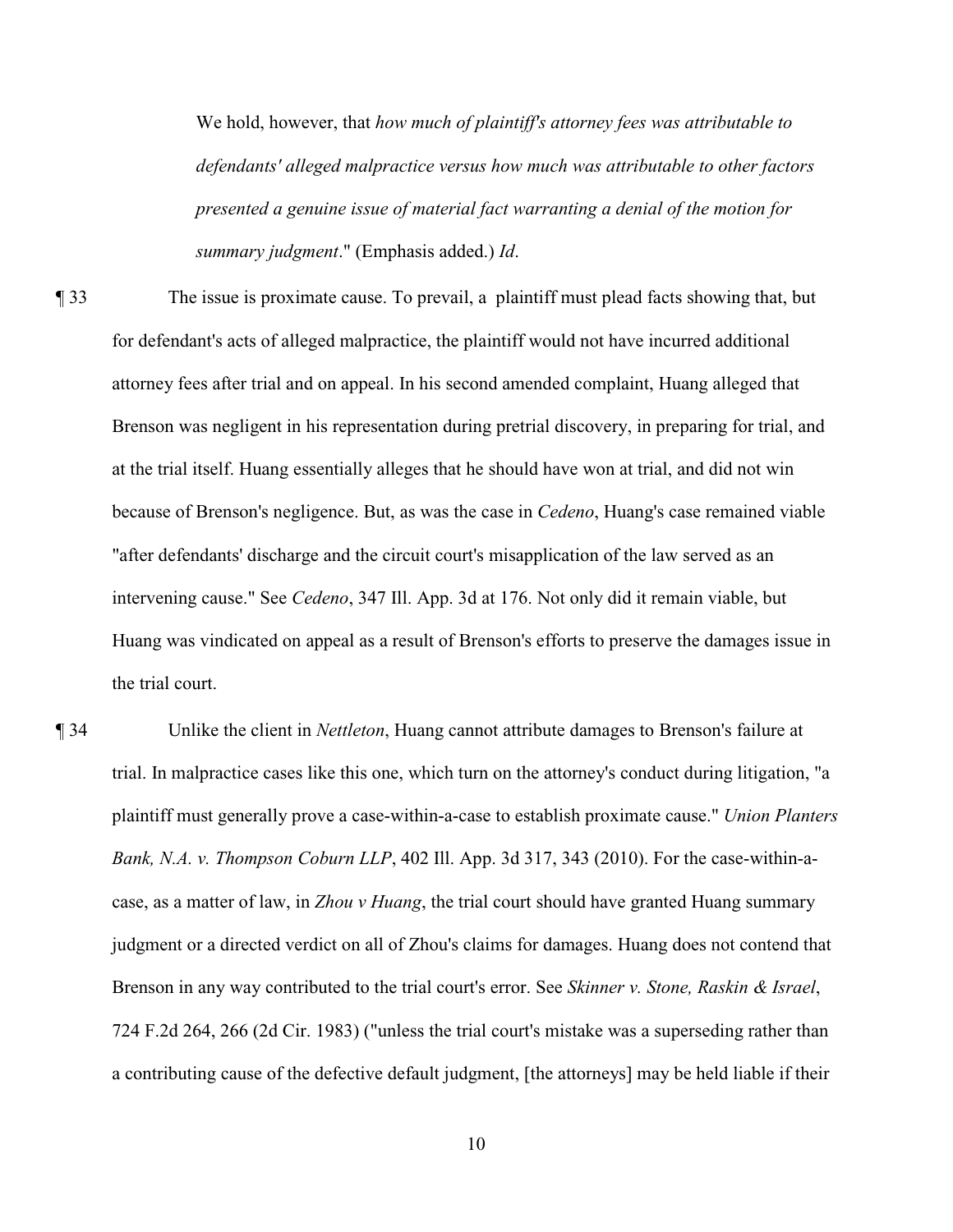negligence was a proximate contributing cause"). Thus, the trial court's error acted as an intervening cause, relieving Brenson's alleged negligence. See *Cedeno v. Gumbiner*, 347 Ill. App. 3d at 175-76; *Crestwood Cove Apartments Business Trust v. Turner*, 2007 UT 48, ¶ 33 ("summary judgment is appropriate where there is no doubt that judicial error, rather than attorney malpractice, caused a client's losses").

- ¶ 35 Citing *Governmental Interinsurance Exchange v. Judge*, 221 Ill. 2d 195 (2006), Huang further argues that the issue of proximate cause should not have been decided as a matter of law. In that case, the plaintiff, Kendall County, IL, and its insurer retained the defendant attorneys in a personal injury suit. *Governmental Interinsurance Exchange*, 221 Ill. 2d at 201-02 (2006). The attorney moved for summary judgment, arguing that the Local Governmental and Governmental Employees Tort Immunity Act (745 ILCS 10/1-101 *et seq.* (West 2010)) immunized the county from liability. *Id*. The trial court denied the motion for summary judgment, and at trial the jury returned a verdict against the county. *Id.* The attorney appealed on behalf of the county, but failed to perfect the appeal on the merits. *Id.* at 202-04.
- ¶ 36 The county and its insurer filed suit against the attorney alleging appellate malpractice. The circuit court granted summary judgment to the attorneys on the issue of proximate cause, and the appellate and supreme courts affirmed. *Id.* at 209, 221. Our supreme court reasoned in part that "the issue of proximate cause in an appellate legal malpractice action presents a question of law for the court and not a question of fact for a jury." *Id*. at 212.
- ¶ 37 The case before us does not involve appellate malpractice, and is therefore distinguishable from *Judge*. Moreover, proximate cause may be determined as a matter of law where (i) the facts are undisputed, and (ii) there can be no difference in the judgment of reasonable persons as to the inferences that may be drawn from the facts. *Nettleton v. Stogsdill*,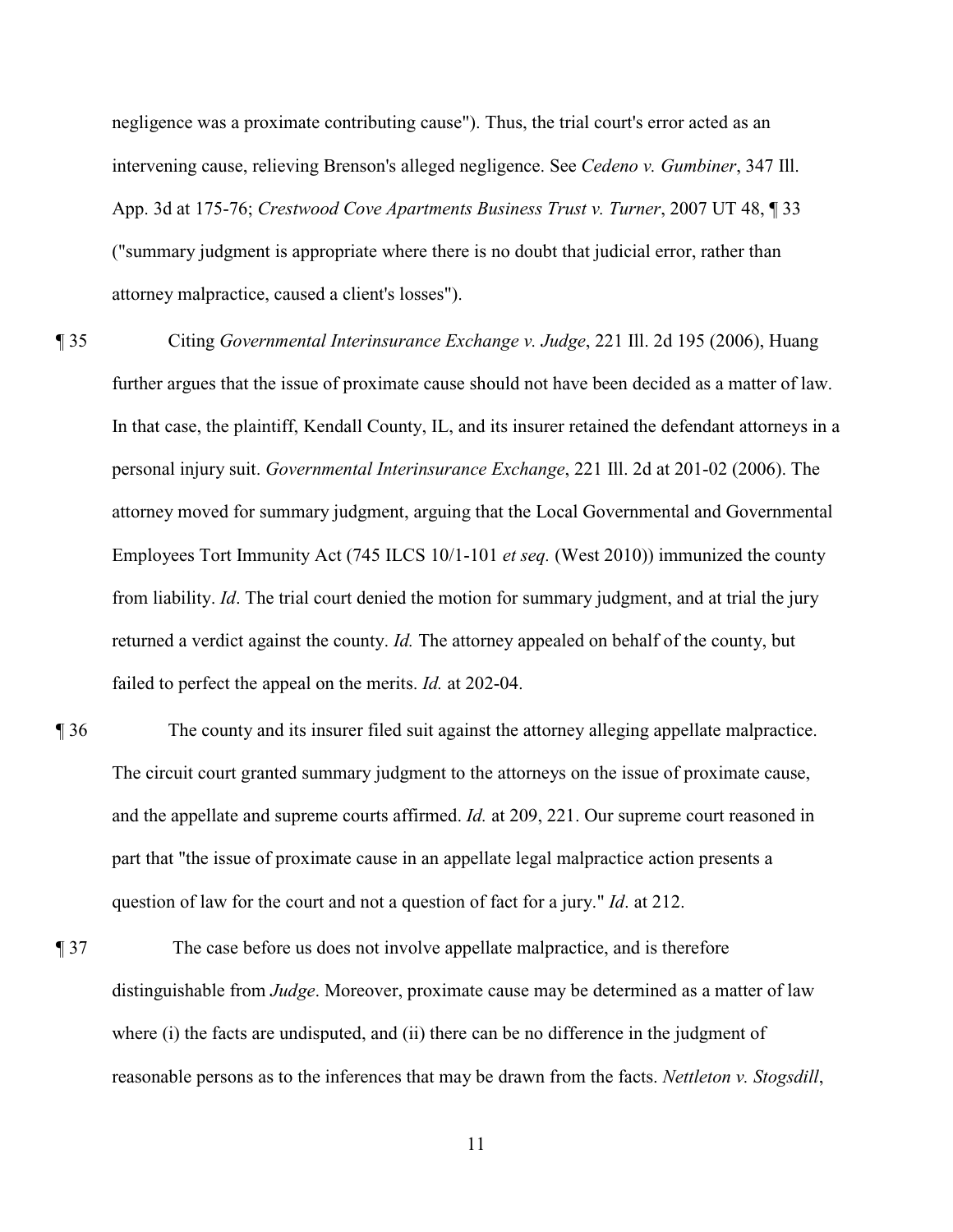387 Ill. App. 3d at 753 (citing *Public Taxi Service, Inc. v. Barrett*, 44 Ill. App. 3d 452, 456 (1976)). Brenson raised no factual dispute in his motion to dismiss, and Huang points to no inferences that give rise to a dispute regarding proximate cause, such as occurred in *Nettleton*, 387 Ill. App. 3d at 754. Accordingly, the circuit court did not err in deciding Brenson did not proximately cause Huang's damages as a matter of law.

#### ¶ 38 Estoppel

¶ 39 In his reply brief, Huang assert that Brenson should be estopped from relying on the work of the posttrial and appellate attorneys, citing *Kohler v. Woollen, Brown & Hawkins*, 15 Ill. App. 3d 455 (1973), in support. *Kohler* is distinguishable. In *Kohler*, the attorneys, who represented two estates against the decedents' insurance company, procured an arbitration award against the insurance company, which the circuit court vacated on the grounds that the demand for arbitration was not filed within two years from the death of the decedents. *Id*. at 457. In the circuit court, the appellate court, and in a petition for leave to appeal to the supreme court, the attorney asserted the validity of the arbitration awards. *Id.* at 458. Later, in the malpractice case, the attorney tried to deny the validity of those awards, and the appellate court held that they were estopped from doing so. *Id*.

¶ 40 The *Kohler* case is an example of judicial estoppel.

"The doctrine of judicial estoppel promote[s] the truth and \*\*\* protect[s] the integrity of the court system by preventing litigants from deliberately shifting positions to suit the exigencies of the moment. [Citation.] Judicial estoppel is flexible but five elements are generally necessary: (1) the two positions must be taken by the same party; (2) the positions must be taken in judicial proceedings; (3) the positions must be given under oath; (4) the party must have successfully maintained the first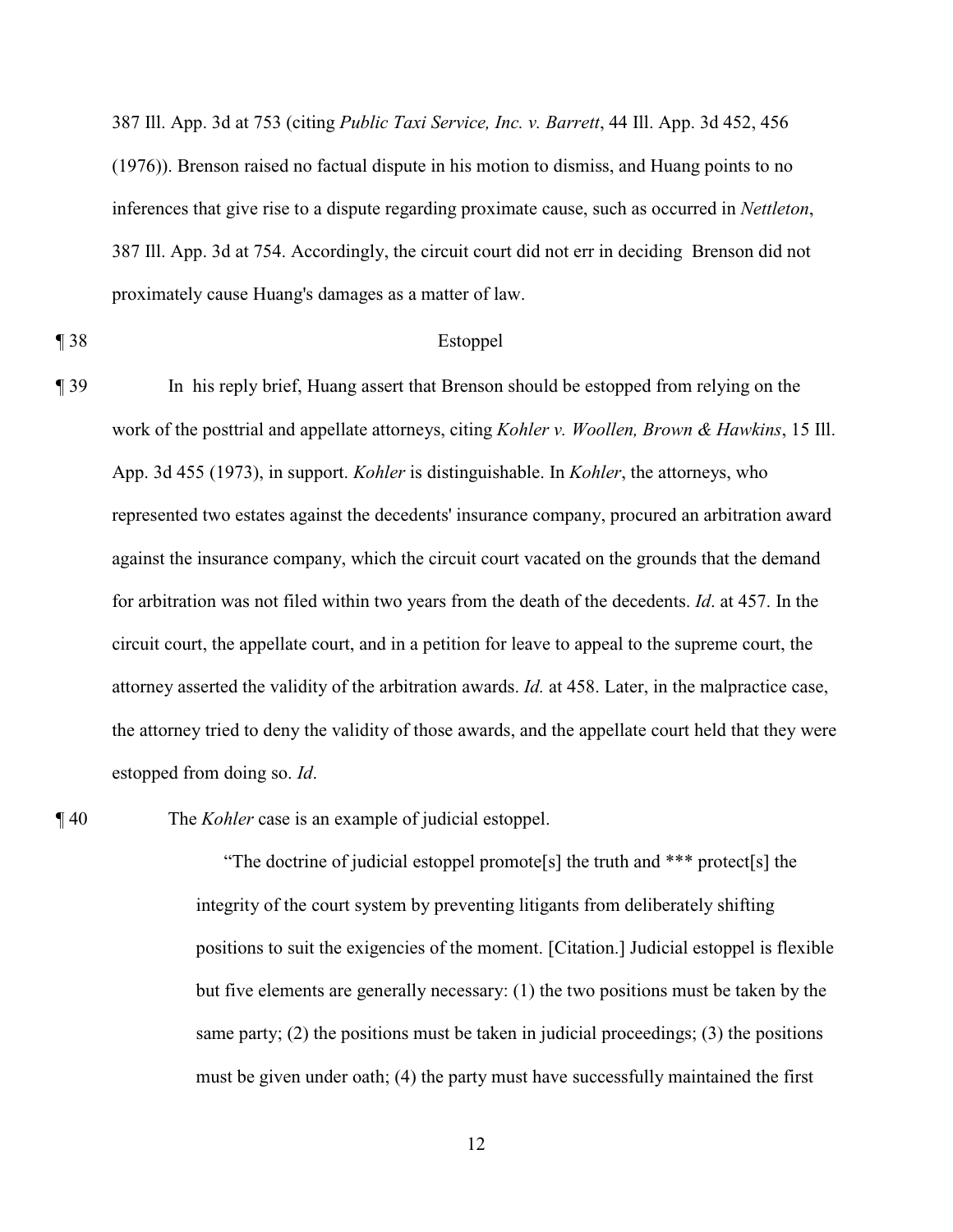position and received some benefit; and (5) the two positions must be totally inconsistent. [Citation.] Judicial estoppel applies to statements of fact and not to legal opinions or conclusions." (Internal quotation marks omitted.) *Nelson v. Quarles & Brady, LLP*, 2013 IL App (1st) 123122, ¶ 59 (quoting *United Automobile Insurance Co. v. Buckley*, 2011 IL App (1st) 103666, ¶ 35).

- ¶ 41 Judicial estoppel is inapplicable because Huang has not asserted or shown any of the elements of judicial estoppel, and defendants do not assert any factual position in this litigation that is contrary to a position taken in the underlying case.
- ¶ 42 Breach of Fiduciary Duty
- ¶ 43 Huang argues that the trial court erred in holding that he failed to plead facts showing a conflict of interest. Huang notes that Brenson's affidavit attached to the motion to dismiss stated, "I was retained by [plaintiffs] and their liability insurance carrier to defend them in [Zhou's] lawsuit." Huang contends this statement was a judicial or evidentiary admission that Brenson had a conflict of interest. We agree that plaintiffs pleaded the existence and breach of a fiduciary duty, but hold that they did not plead facts showing defendants' breach proximately caused any damage.
- ¶ 44 To establish a claim for breach of fiduciary duty, the plaintiff must allege: (i) the existence of a fiduciary duty; (ii) the breach of that duty; and (iii) damages proximately caused by the breach. *Wolinsky v. Kadison*, 2013 IL App (1st) 111186, ¶ 73. Attorneys have a fiduciary duty to their clients. *Brush v. Gilsdorf*, 335 Ill. App. 3d 356, 360 (2002). "The fiduciary duty owed by an attorney to a client encompasses the obligations of fidelity, honesty, and good faith." *Metrick v. Chatz*, 266 Ill. App. 3d 649, 656 (1994).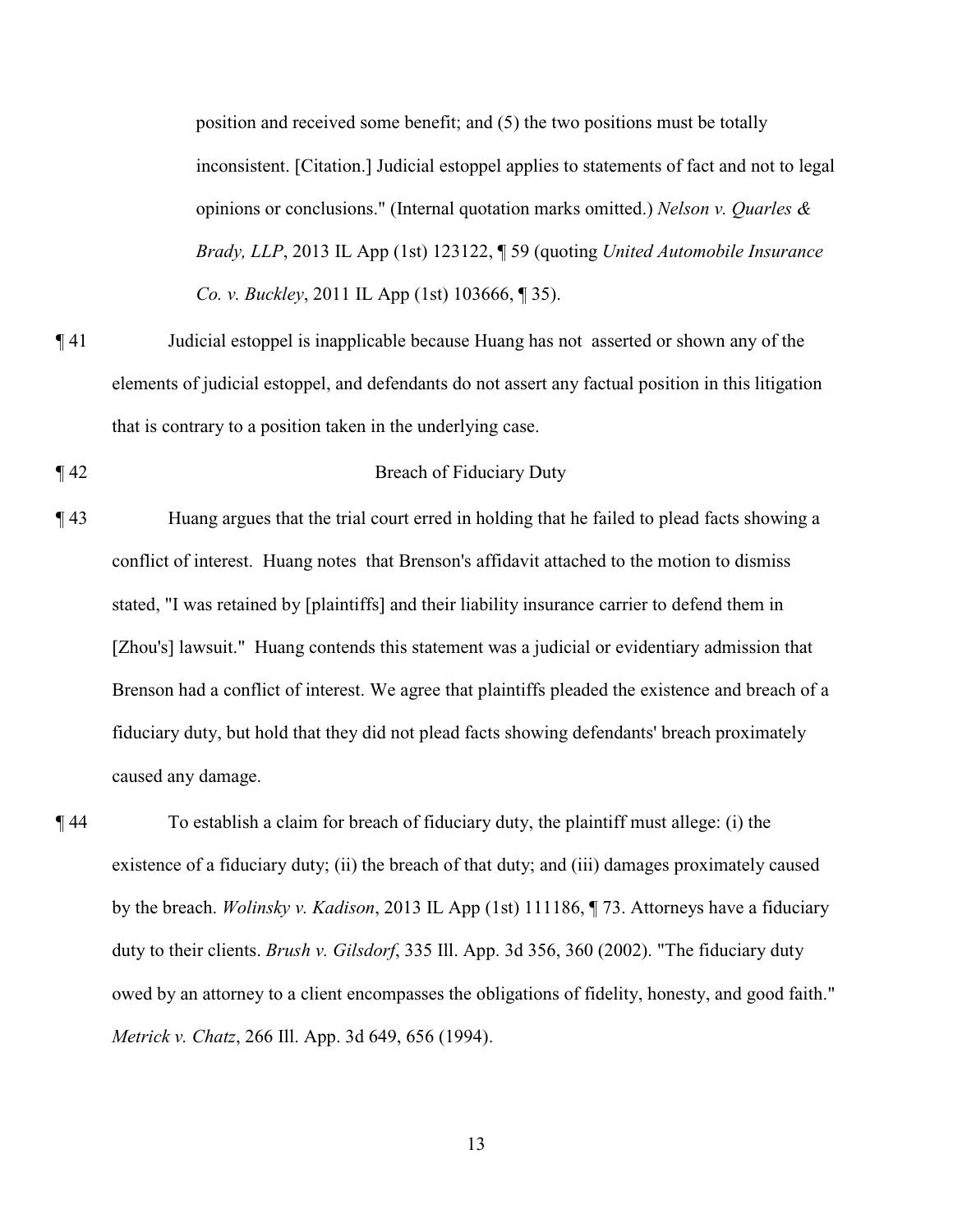¶ 45 When an insurance company pays for an attorney to defend its insured, that does not automatically create a conflict of interest. An attorney hired by an insurance company to defend the company's insured owes a fiduciary duty to both the insurance company and the insured. *Nandorf, Inc. v. CNA Insurance Cos.*, 134 Ill. App. 3d 134, 137 (1985). While, in reality, the attorney's loyalty may follow the purse strings, the attorney owes the insured the same professional obligations as he or she would to any client. *Id*. Conflicts of interests arise in these situations where the attorney puts the interests of the insurance company before those of the client. *Id*. For example, where the insurance company and insured disagree about whether to settle a case, a conflict arises, and the attorney cannot "continue to represent both without a full and frank disclosure of the circumstances" to his or her clients." *Rogers v. Robson, Masters, Ryan, Brumund & Belom*, 74 Ill. App. 3d 467, 474 (1979). The existence of an undisclosed conflict of interest only satisfies the breach element, but not the causation element, of a breach of fiduciary duty claim. *Pippen v. Pedersen & Houpt*, 2013 IL App (1st) 111371, ¶ 27.

¶ 46 In his fourth amended complaint, Huang alleged that Brenson failed to communicate several settlement offers from Zhou, and failed to advise him of the risk of going to trial. Failure to properly communicate a settlement offer to a client is typically considered a breach of fiduciary duty. See *Rogers v. Robson, Masters, Ryan, Brumund & Belom*, 74 Ill. App. 3d at 475 ("By failing to inform [the client] of the proposed settlement, [the attorney] foreclosed [the client] from alternatives that were available to him. \*\*\* Having failed to provide [the client] with the proper disclosure of the facts and then obtaining [the client's] consent to continued representation, [the attorney] breached a duty which, if damages and proximate cause are established, will make [the attorney] liable to [the client] for the loss caused by the lack of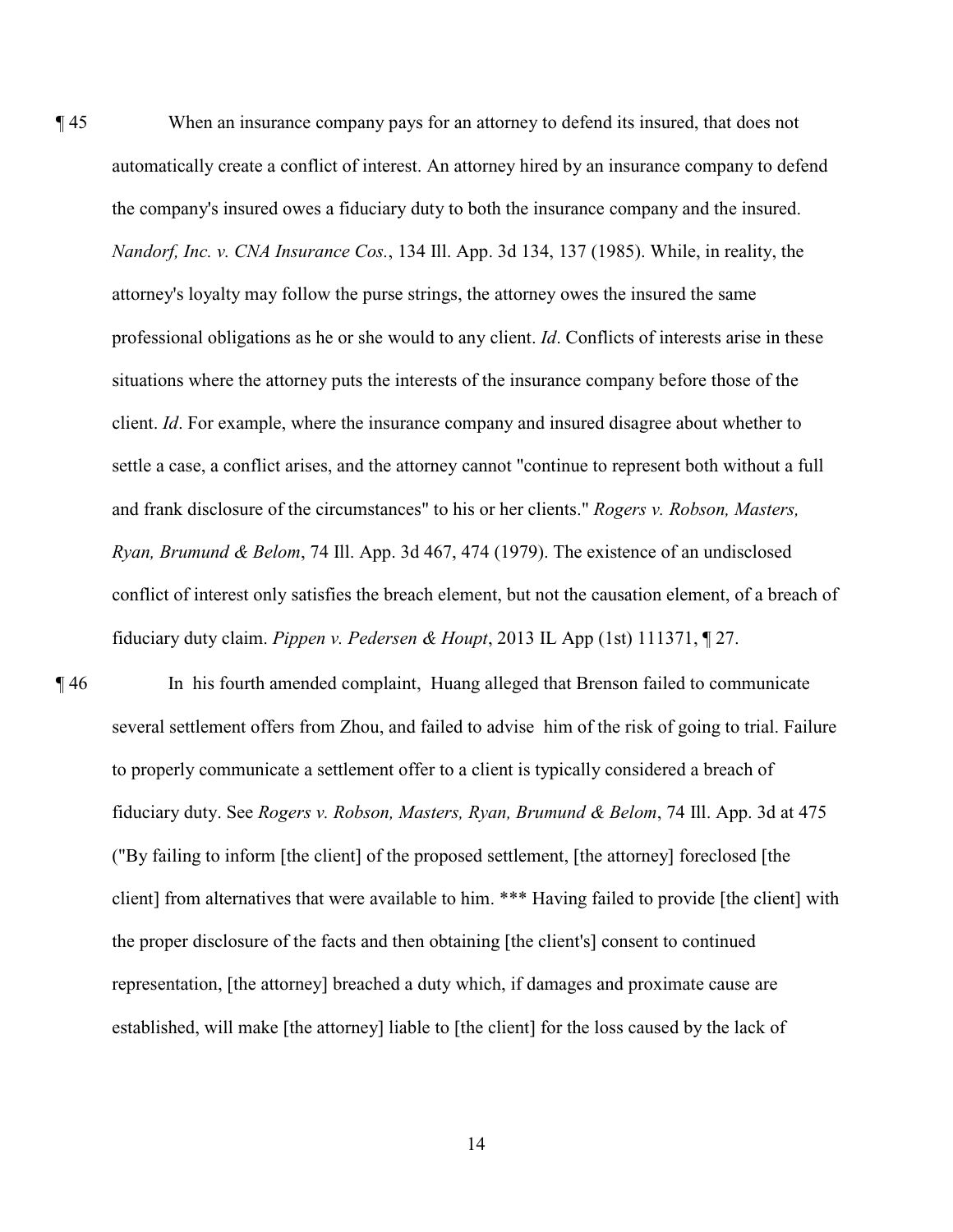disclosure."). Accordingly, plaintiffs properly pleaded the existence of a fiduciary duty and its breach.

¶ 47 But, Huang still fails to allege facts showing proximate cause. Huang alleges that, if had Brenson notified him of Zhou's settlement offers, he would have accepted and "demanded that their insurance company accept it because it was within their policy limits," which was \$500,000. Huang also alleges that the insurance company offered to settle the case for \$50,000. Huang alleges in the fourth amended complaint that the insurance company had offered to settle Zhou's case for \$100,000. But exhibits show that the insurer only offered half of that amount. The exhibits control over plaintiffs' allegations. *Ringgold Capital IV, LLC v. Finley*, 2013 IL App (1st) 121702, ¶ 21. Huang essentially alleges that, if Brenson had properly communicated Zhou's settlement demands to him, the case would have settled and not proceeded to trial, or the costly posttrial, and appeal.

¶ 48 There are three possibilities where a settlement would have precluded the trial: (i) if plaintiffs could force their insurance company to settle, (ii) if plaintiffs could settle using their own assets, or (iii) if plaintiffs could use a combination of insurance company funds and their own assets to settle the case. Huang does not allege that he was willing or able to use his own assets to settle the case, foreclosing on the second and third possibilities. Nor does Huang allege facts showing that the professional liability insurer would have accepted Zhou's settlement offers. An insurance company need not always cede to the demands of its insured to settle. "If an opportunity appears to settle within the policy limits, thereby protecting the insured from excess liability, the insurer must faithfully consider it, giving the insured's interests at least as much respect as its own. [Citation.] The insurer need not submit to extortion; it may reject a bad deal without waiving the protection the policy limit gives it against the vagaries of lawsuits. But if the honest and prudent